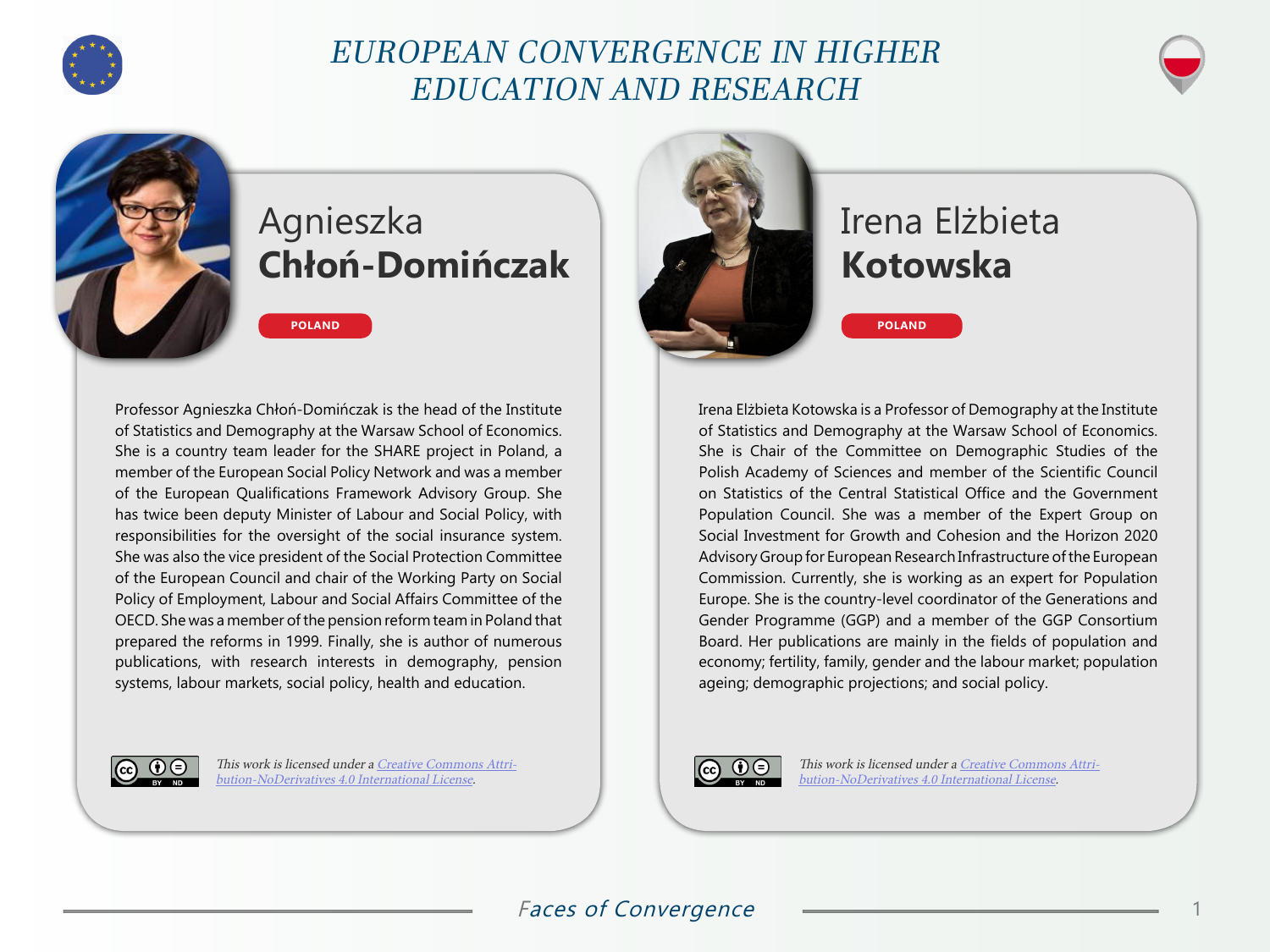



**EXECUTE URBE UP: THE UP OF UP SOLUTE:** This reflection focuses on the impact of the enlargement process on social research, in particular demography, including: focuses on the impact of the enlargement process on social research, in particular demography, including:

- Developing the human and social capital of researchers
- Developing new knowledge
- Developing channels of communication between research, policy making and civil society

Research is always at the forefront of societal change and science has no borders. Therefore, European co-operation in the field of demography already had an established history prior to EU enlargement. An important milestone in cementing scientific contacts between demographers from the CESEE and other European countries was the European Association for Population Studies (EAPS), which was formally established on March 31, 1983 on the initiatives of Dirk van de Kaa and Guillaume Wunsch who, following the idea of Günther Beyer, sought to institutionally strengthen collaboration on population studies in Europe.

Jerzy Z. Holzer, Director of the Institute of Statistics and Demography, was one of the founding fathers of EAPS. 30 scholars from 21 European countries, including Bulgaria, Czechoslovakia, Hungary, Poland, Russia, and Romania signed up to the project Since 1987, a regular EAPS European Population Conference has

been organized and researchers from the CESEE have increasingly shared their research outcomes with other colleagues. This collaboration, alongside productive scientific partnerships, enabled Polish researchers to participate in international projects and to undertake scientific visits to the leading demographic institutions. Moreover, Polish demographers contributed markedly to the EAPS activities. Between 1995 and 2008, Janina Jóźwiak was a member of the EAPS Council, including five years as President and four years as Deputy President. In 1997 and in 2003, Poland also organized the European Population Conference that gathers demographers from within and outside Europe to discuss contemporary problems and issues in demographic research. In particular, the 2003 Conference entitled "Populations of Central and Eastern Europe: Challenges and Opportunities" made it possible to disseminate knowledge about population change in this region of Europe just before the 2004 EU enlargement.

EU accession broadened the opportunities for international cooperation in demographic research, including technical training and the development and implementation of research projects. This facilitated the development of human and social capital among researchers, as well as stimulating the creation of new knowledge.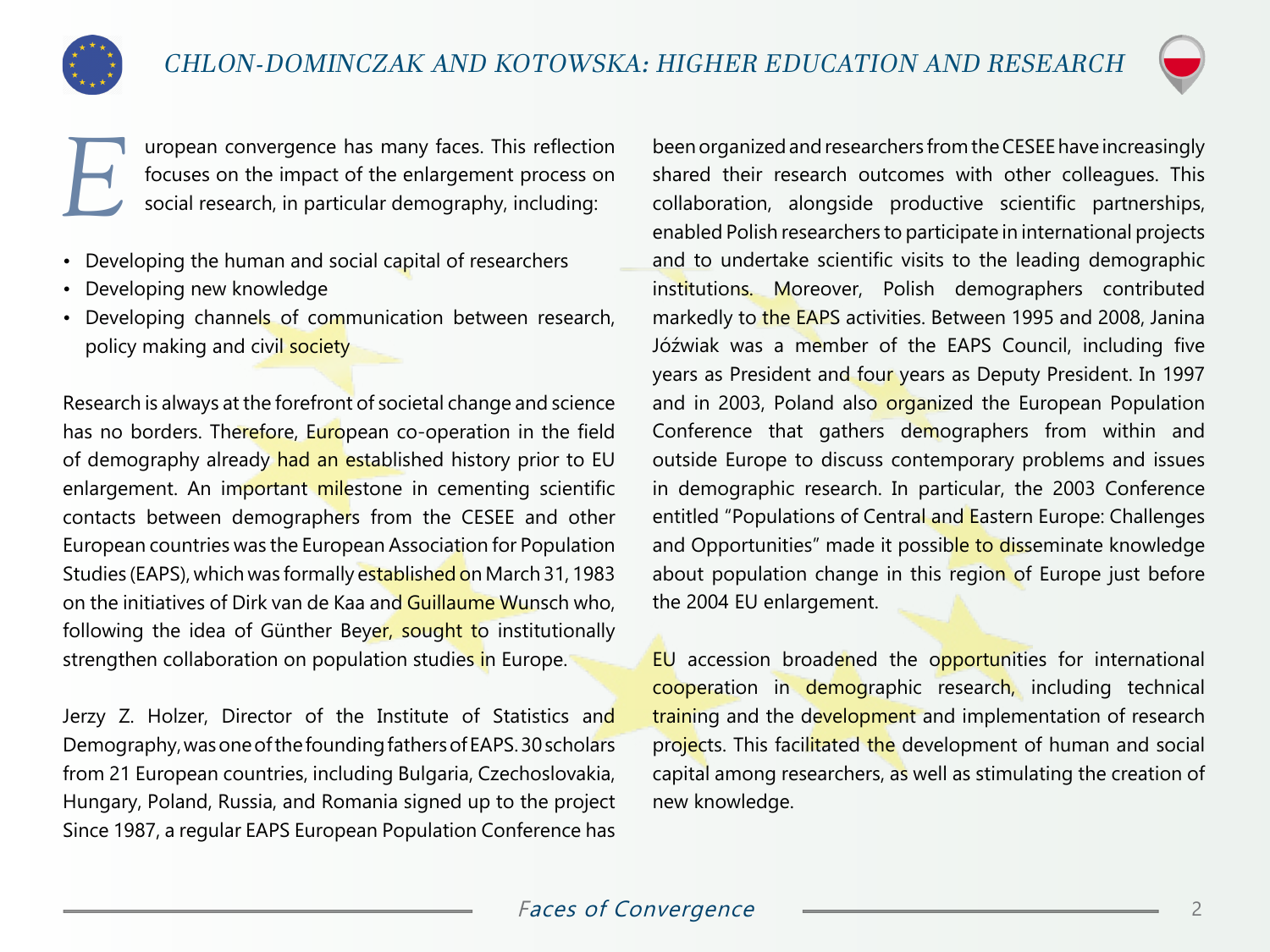



In the area of developing human capital in research on population issues, one of the initiatives that became possible in an enlarged Europe was the establishment of the European Doctoral School of Demography. The EDSD was founded in 2005 on the initiative of the European Association for Population Studies (EAPS). It currently receives the support of 12 universities (Amsterdam, Groningen, Lund, Roma, Rostock, Tallinn, Southampton, Southern Denmark, the Catholic university of Louvain-la-Neuve, the Warsaw School of Economics, the London School of Economics, and the London School of Hygiene and Tropical Medicine) and five research institutions (The Center for Demographic Studies CED in Barcelona, The French Institute for Demographic Studies or INED, Max Planck Institute for Demographic Research, The National Demographic i=Institute of the Netherlands. NIDI, Vienna Institute of Demography). The EDSD is open to students of all nationalities. Its participants develop an extensive network of contacts with established researchers from throughout Europe. Moreover, through Erasmus programmes and other similar initiatives, students and researchers from the new member states also have an opportunity to study and develop their academic abilities in universities and research institutes around Europe. Young researchers summarise their experience with EDSD in the following way:

"Participation in the European Doctoral School of Demography (EDSD) had an enormous impact on my professional life. First of all, thanks to the EDSD I had an unique opportunity to acquire knowledge in advanced methods in demography and statistics which I could not have obtained in my country. Also, being in the stimulating environment of the scientific institutions (MPIDR and INED) as well as meeting many prominent lecturers with an extensive experience in the field of demographic and social research broadened my horizons significantly, which was helpful in writing my PhD thesis and afterwards in preparing scientific papers and proposal for presentations at many national and international conferences. I learned not only theory but also practical issues (i.e. programming or organization of research) which I am using in preparing research grants and educating the students. Moreover, personal, informal relationships with other participants of the EDSD project (students and teachers) are of great importance as well. Finally, being a Dean of the EDSD allowed me to acquire/ develop exceptional organizational skills which I use in other educational projects at my university." (Dr. Anita Abramowska-Kmon, Head of Demography Unit, Institute of Statistics and Demography, Warsaw School of Economics)

"Participating in the European Doctoral School of Demography (EDSD) had without a doubt an important impact on my scientific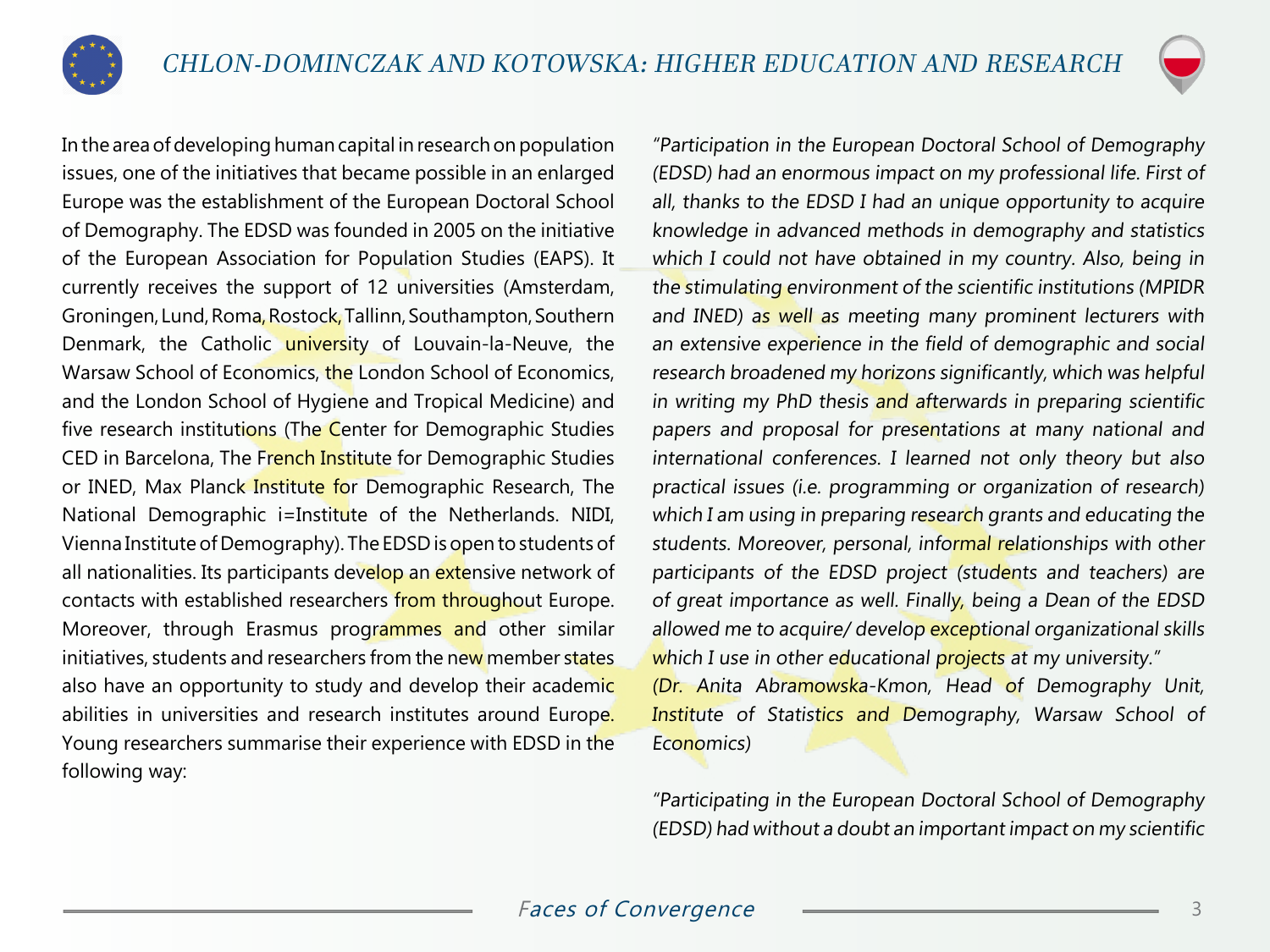

development. I benefited greatly from the increased depth and breadth of knowledge and experience gained during this intense 11-month training. It allowed me to develop significantly my statistical as well as programming skills, which I use now to conduct sophisticated analysis of large databases that include demographic data. Since graduating from the EDSD program, I was able to present my research results at the most important and prestigious international demographic conferences, e.g. European Population Conference, Population Association of America (at which my poster received the award of PAA Poster Winner). Also, EDSD provided a very stimulating scientific environment which allowed me to expand my research network by meeting talented young scholars from all over the world. " (Sylwia Timoszuk, researcher, Institute of Statistics and Demography, Warsaw School of Economics)

EU accession also broadened the opportunity to take part in international research projects. Such opportunities include participation in projects funded by Framework Programmes, such as the recent Horizon 2020 Programme, or European Research Council grants. Particularly valuable was the experience of being a member of a team responsible for the assessment of European projects. This helped Polish researchers to collect hands-on knowledge of developing successful research proposals.

The European standards in research policy, including conventions and rules for calls, procedures for review and the selection of research proposals are now also applied in national granting institutions. In Poland, the establishment of the National Science Centre and the National Centre for Research and Development was based on the European standards and practices that Polish researchers learned as they took part in the project assessment process at the European level.

The broadening of the European research cooperation builds new knowledge. This is achieved by extending the scope of research to cover developments in the new member states. The period of the transition from a centrally-planned to a market economy, represented a quarter of a decade of very intense social, economic and cultural transformations. This was an unprecedented social experiment. These changes provided an invaluable source for research in many areas. For example, the rapid change to a market economy included labour market transformations, accompanied by falling fertility rates, marked improvements in mortality, and rising migration. Family-related behaviours changed visibly in the line of indications of the second demographic transition theory that predicts a change toward very low fertility and a diversity of union and family types. The debates about changes of families and family types and factors underlying these processes observed in the CESEE and other